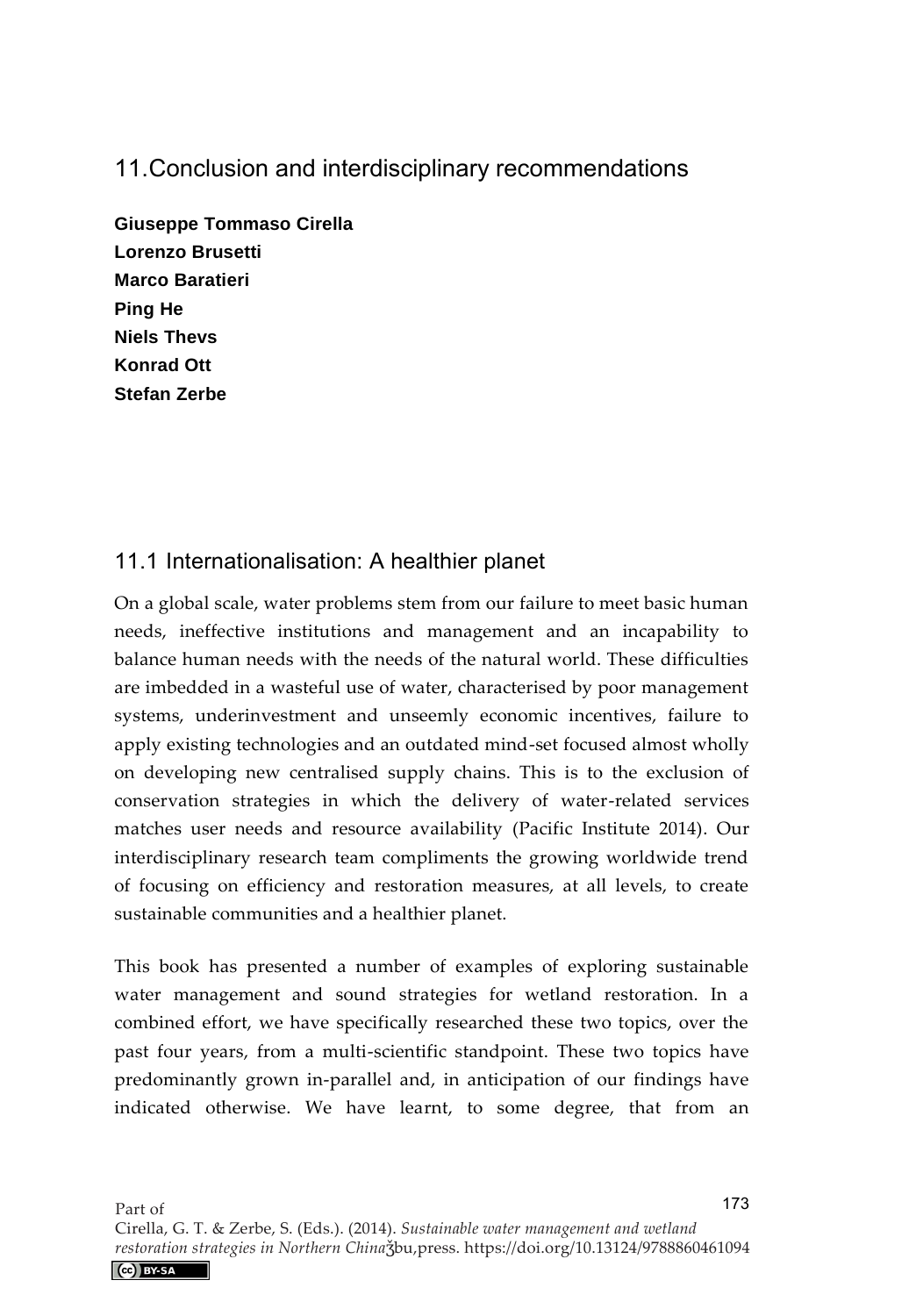interdisciplinary point of view they touch base and, their relationship, begins to show characteristics that intertwine at a conceptual or theoretical level. These characteristics indicate a cohesive past, present and future-based manner of reasoning, and point toward a societal transition to better understand sustainable action and its relating pathways.

Sustainable water management primarily looks at water as one of the basic needs for survival. Literally, water is life due to the fact that virtually no species can survive without it. While, wetland restoration focuses on the rehabilitative capability of such land that has been degraded or destroyed. For both topics, land preservation and conservation are a key to establish a harmonised viewpoint and a supportable generational-friendly future. Interdisciplinary recommendations for a sustainable water management scheme – inclusive of wetland restoration strategies – is developed throughout this chapter. A brief look into northern China examines the significance and sets the tone for the recommendations that follow.

### 11.1.1 Insight: Water crisis in northern China

As noted throughout this book, in northern China there is a growing pressure on water resources. This pressure effects environmental well-being, social parity and economic progress. Northern China is not immune from its nation's rapid infrastructure development, pollution concerns or population challenges – as engagement programs throughout much of the north, and west for that matter, continue to date (Wu & Ci 2002; Dowling & Wignaraja 2006; Zhou et al. 2008; UNDP 2012). China, as a whole, is still modernising itself like many other wealthier countries did in the past half century – by growing first and, hopefully, cleaning up later. According to a UNDP (2012) report on sustaining human progress, the world cannot afford a China that follows this model. Mechanisms that can assist in alleviating this challenge include (1) agricultural production (i.e. changes primarily in growing crops, raising livestock, land use and deforestation); (2) fair and balanced consumption; (3) design and creation of greener cities and technologies; (4) raising rural resilience; and (5) support for cleaner energy generation (i.e. to reduce or eliminate pollution). To this end, northern China faces critical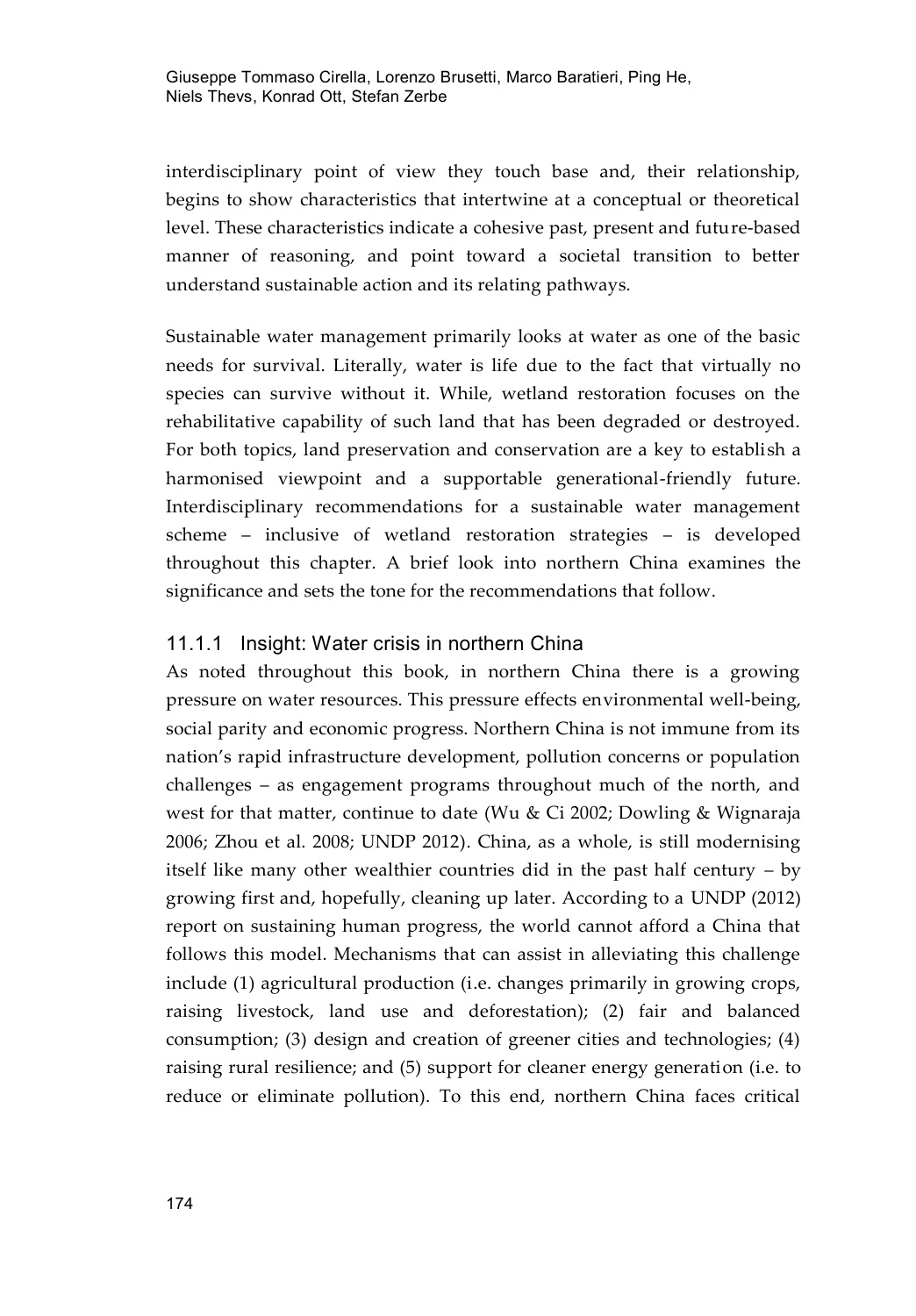challenges that go well beyond water management and wetland restoration. However, these two topics offer some first-step insight or potential resolution to the growing concerns since issues of this magnitude are connected (i.e. from local to global in scale and structure).

## 11.1.2 Regional transparency: Central Asia

We contend the geographic study areas, based in northern China, have a degree of transparency with much of the neighbouring regions of Central Asia. This is due to the nature, or mosaic, of the landscapes, wetland environments and industry-related conditions region-wide (Kreuzberg 2005; Perelet 2007; Thevs et al. 2012). The extent of our recommendations, therefore, though specific to northern China, are not exclusive. Bordering Central Asian countries with China are especially pertinent as they share direct trade routes and important cultural and historical linkages. Moreover, the recommendations have a backdrop of complexity and diversity ranging from somewhat rural, poverty-stricken to booming-like urban municipalities. Northern China, and parts of Central Asia (as noted in Chapter 2), face this type of development crisis (Zhou et al. 2008; Zerbe & Thevs 2011; UNDP 2012).

## 11.2 Interdisciplinary recommendations: The science

The science behind our recommendations are based on rigorous scientific experimentation and are verifiable via methodologies that can be reproduced and tested. Much of the work has been published in international peer-reviewed scientific journals. The basis of this book and our research has followed this format as closely as possible, with little exception. The extent of this book is not to write policy, but to be a tool for decision-makers and management personal, in the study areas, working within the field of sustainable water management and wetland restoration.

The state-of-the-art of typical shallow macrophytic lakes in northern China (including Wuliangsuhai Lake, Baiyangdian Lake and Bosten Lake) is that they are at risk of shrinking or even disappearance. The shrinking of these water bodies is mostly due to human interference by way of resource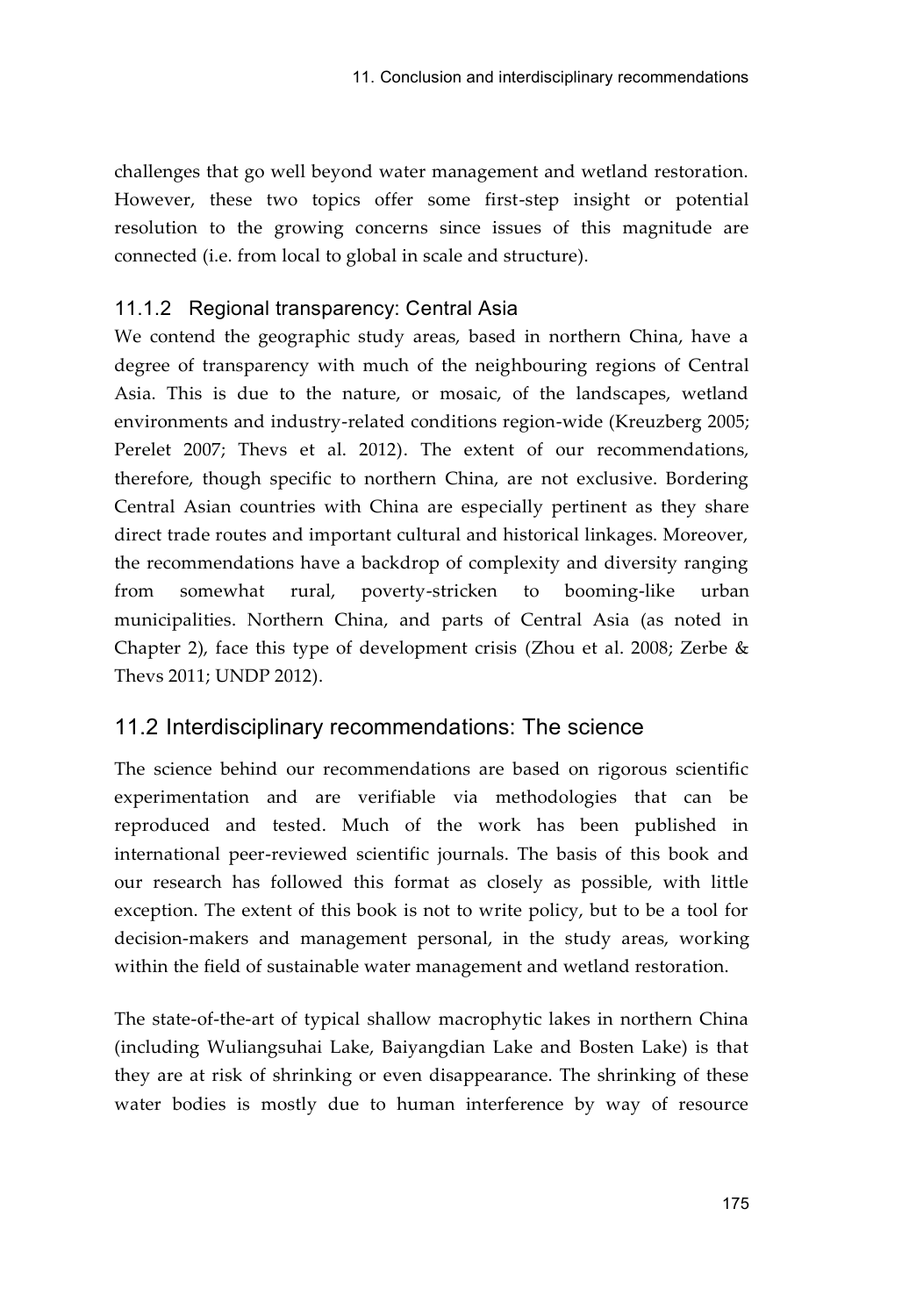utilisation. The disappearance combines the human factor, just mentioned, with reed and submerged plant overgrowth, which is due to eutrophication of the water and plant residual deposits. The key to keeping northern China's macrophytic lake areas healthy is the continual purification of the water quality by aquatic plants or by harvesting and utilising them. The basis of developing a sustainable water management scheme is to understand the science and to continue to monitor the issues.

The recommendations, first, start with a brief look at the complex political issues which demonstrate the difficulties of maintaining healthy wetlands and reed production. Second, an examination of anti-pollution based research, by way of environmental indicators, help strategise wetland restoration and conservation practice. Common reed, used as an example and key species throughout much of this book, is an important resource and component to sustainable living patterns in which local people are the beneficiary. Third, economic uses of reed are exemplified through different utilisation of plant stocks. Fourth, in conclusion a holistic viewpoint is argued.

## 11.3 Wetlands in China: Political frontiers

The political processes in China are complex, making it difficult to pinpoint solutions in an environmentally-stricken country. This is mostly due to rapid development by way of a strong economic and political drive. These political actions are not sustainable; infrastructure and economic goals are prioritised. The environmental ethics of comprehending the basic question "*Why preserve nature?*", argued in Chapter 1, debates this by stating human beings and future generations are and, most likely, will be dependent on the ongoing utilisation of nature (as a resource, reservoir, sink and medium) since certain states of it bring feelings of joy, pleasure, well-being, peace and delight. This understanding of nature puts forth a paradigm in which scientists, themselves, are challenged to uphold and prototype this basic question in their work. The SuWaRest project is no different. Working within China, scientific rules or norms, are mostly construed to data-mining based research. This poses somewhat of a problem when authorities are questioned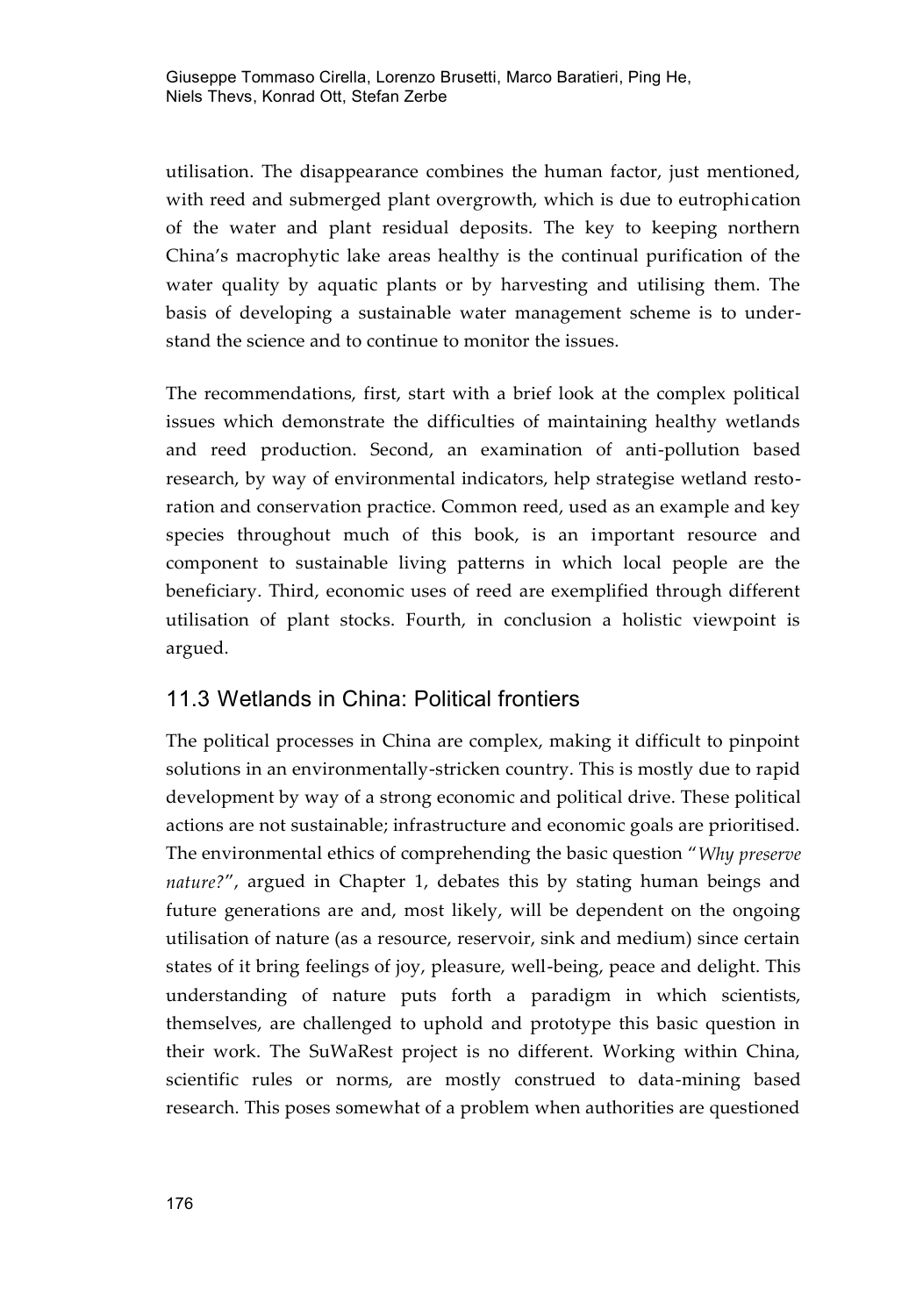or issues of political correctness arise. Local people are under a moderate amount of pressure not to intervene with any level of authority. This political clout needs to be looked at closer, if wetland environments, or any natural habitat for that matter, are to be conserved and preserved anywhere in China. Placing this argument aside, wetlands throughout China have had some national attention and conservation planning over the last few years – stating their importance and ecological benefits as key driving factors.

According to China's State Forestry Bureau (2014), the National Wetland Inventory Survey between 2009-2013 indicated the area of wetlands within Qinghai Province, Tibet Autonomous Region, Heilongjiang Province and Inner Mongolia exceed five million ha, which accounts for about 50 % of the total wetland area in China (i.e. 53.6 million ha). As a vital ecosystem, wetlands perform key ecological functions in these arid, semi-arid and semihumid regions in which they conserve important water resources for downstream users. Specific to this book, wetlands in Zhangye, Gansu Province and Wuliangsuhai Lake, Inner Mongolia represent two of the typical wetlands in the arid and semi-arid regions of northern China.

A large number of swamp wetlands exist in piedmont alluvial-diluvial fans adjacent to Tianshan Mountain, Qilian Mountain and Taihang Mountain from where groundwater is withdrawn and river discharges flow (UNESCO 2006). Along these passes there is a relatively high abundance of water resources. Cities are often densely located flanking alongside these piedmont areas. Some examples include cities like Zhangye, Jiuquan and Wuwei that are located in the piedmont of Qilian Mountain. Similarly, an economic zone composed of ten or more cities can be found along the piedmont of Tianshan Mountain where cities including Urumqi, Shihezi and Karamay are located. Finally, some large and medium-sized cities like Beijing, Baoding, Shijiazhuang, Xingtai and Handan are located along the piedmont of Taihang Mountain. In China, piedmont wetlands shrink and can even disappear due to damming of mountain passes. They also frequently suffer from groundwater overuse which can leave entire cities without water for extended periods (Appleyard 2007; Chen et al. 2008; Hubacek et al. 2009).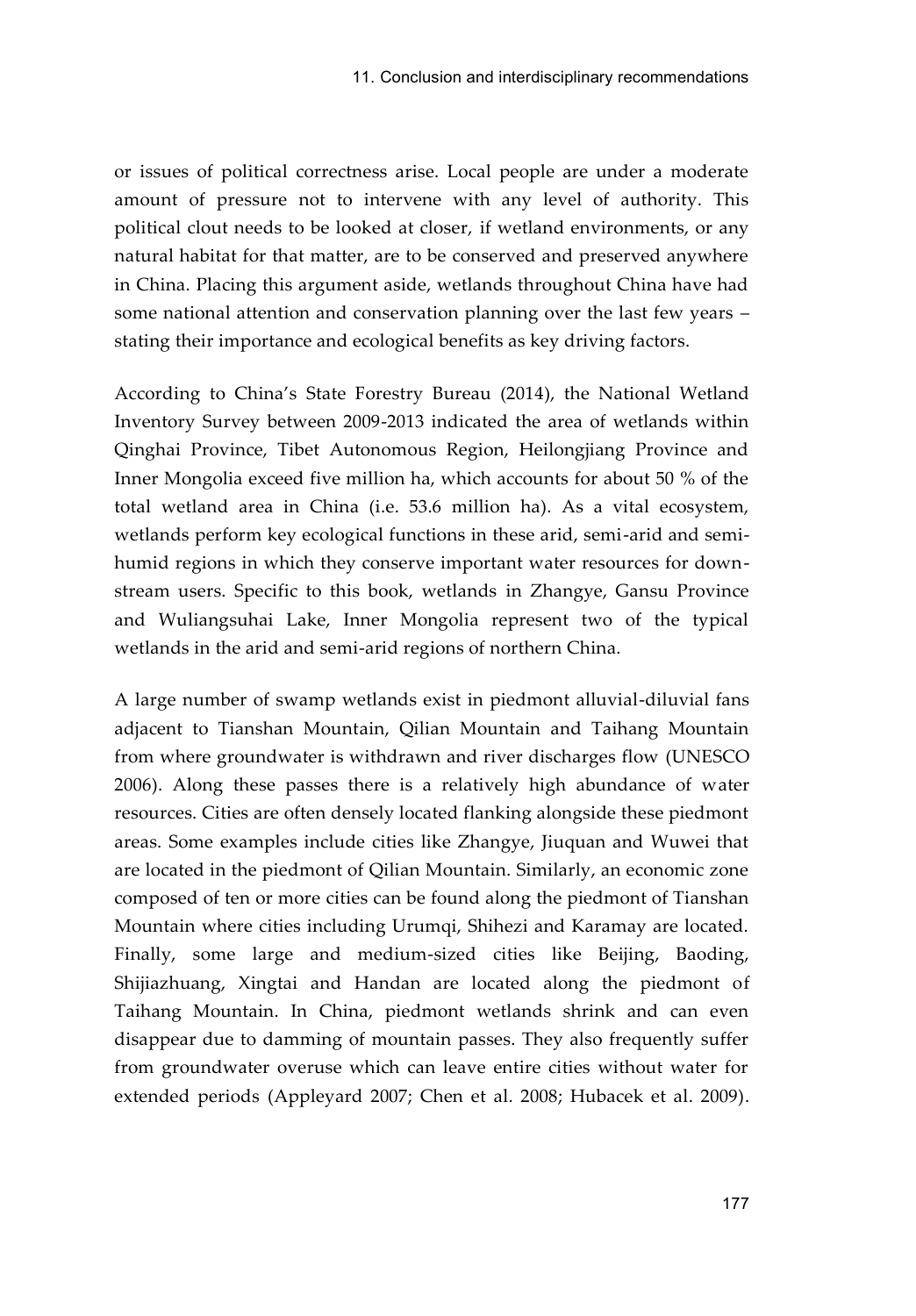Unfortunately, the degradation does not end there, it has been reported that residual wetlands are often polluted from urban wastewater discharge (Lu et al. 2009; Jolivet et al. 2014), as noted by Borruso (2014) in Zhangye.

As a result of this over-development, the Chinese government has increased its attention towards wetland protection. Scientific research is one of the aspects these initiatives incorporate. Its goal of expanding wetland areas, as stated at the 18th National Congress of the Communist Party of China, is part of an important national ecological program (Hu 2012; MOFCOM 2012). A redline for wetland areas measuring 53.3 million ha has been put forward in a plan for the promotion of ecological progress (State Forestry Bureau 2014). In theory, as a result, the area of wetlands stated should be preserved until the year 2020 (i.e. all present wetlands should be reclassified as park land). This corresponds with a number of Chinese scientific studies that state any heightened period of development due to both human activity and climatic change, have an urgent need to budget key ecological systems and services, such as wetlands (i.e. rice paddies and natural wetlands) and lakes (i.e. inclusive of reservoirs and ponds), which are sensitive to these changes (Yuan et al. 2014; Feng et al. 2013; Chen et al. 2013; Wang & Liang 2013). Apart from national initiatives, from a research standpoint, the shrinkage of wetland areas due to overgrowth and residual sedimentation should immediately be monitored for any change in water quantity or functional level of water quality (i.e. water degradation).

At the national level, China has put forward the idea that the development of ecological progress should be combined with political, economic, social and cultural means. At present, there is a plan to develop a close relationship between ecological problems and society, economy, culture and institutions – and research, such as potential reed economies, the well-being for peasant farmers, water resource utilisation and pollution discharge from an environmental and ethical aspect be closely considered (Hu 2012). It focuses on solutions that integrate the perspectives of society, economy and culture – and research ideas and achievements to provide an important reference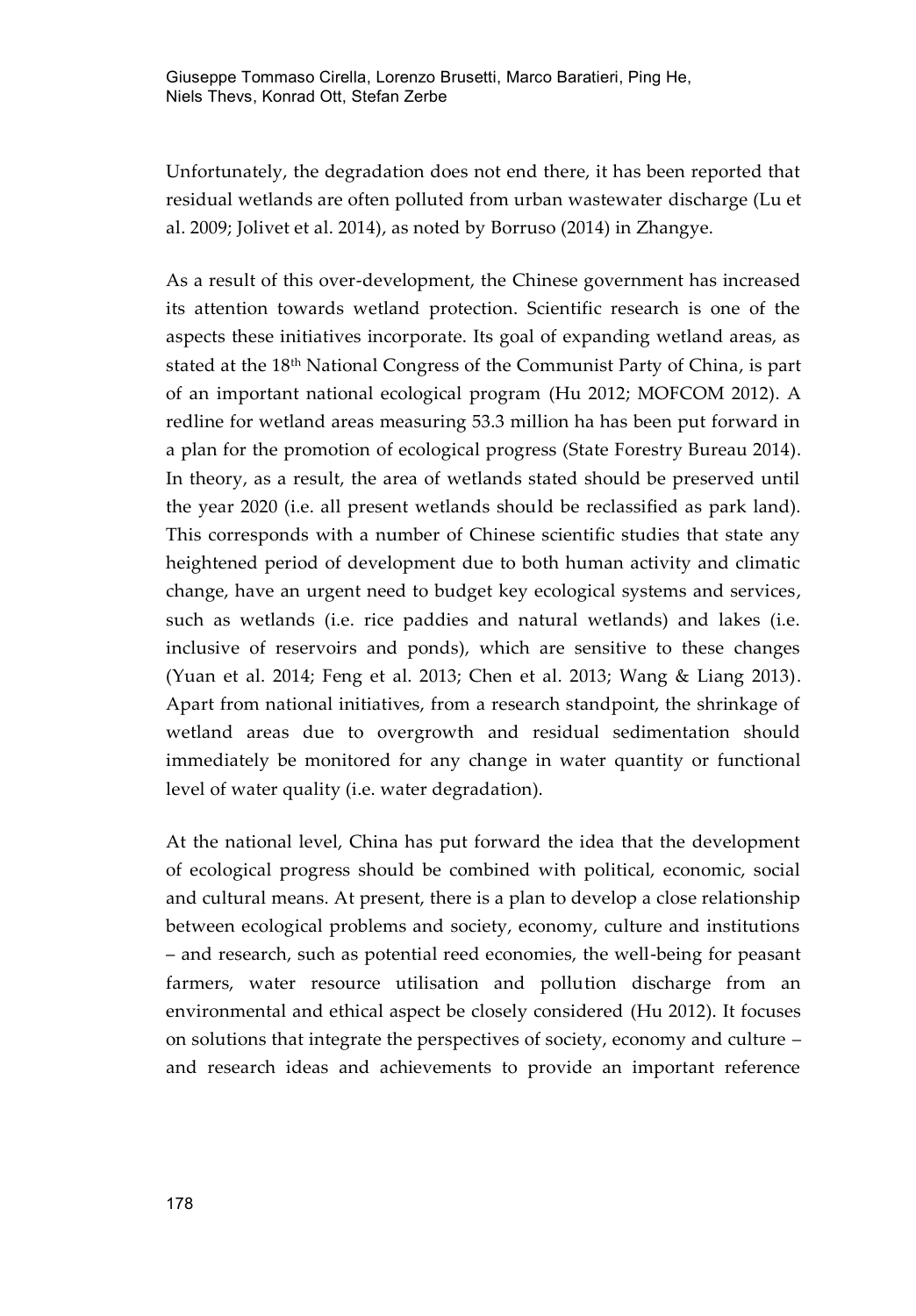point for ecological progress being carried out China-wide (State Forestry Bureau 2014).

## 11.4 Anti-pollution: Environmental indicators and reed stand-based research

The two study sites investigated in northern China offered a vast assortment of data and results from a multi-array of scientific perspectives. In Zhangye, we find a modern city on its way to developing as an impressive industrial and tertiary-based conurbation. Zhangye's wetlands face problems with industrial wastewater pollution. While, the Hetao Irrigation District and Wuliangsuhai Lake are agricultural areas that have potential at becoming important recreational zones for ecotourism. They face serious concerns of eutrophication and salinisation. At large, these points are prime hurdles for the regions' environmental management and advancement. Both areas, unfortunately, have an intensified level of pollution due to industrial and agricultural activities. In consequence, a key question for local administrators, when dealing with these issues, is the assessment of its water purification systems. This can be better understood with the use of reed stand-based research. Much of the work within this book is formulated on these observations and their potential use of environmental indicators and relating linkages.

Ecosystem quality of wetlands, covered within Chapter 5, found that plant nutrient stoichiometry can be utilised as an indicator for ecosystem characteristics. Plant nitrogen and phosphorus stoichiometry research in contrasting reed ecotypes (i.e. from aquatic and terrestrial environments), concludes that reed can perfectly adapt to differing conditions with distinct leaf and root functional traits. Isometric biomass allocation patterns are also key. Suggestive resource acquisition strategies suggest that reed can be used as an important bioindicator for understanding and managing reed dominated wetland ecosystems. This conclusion complements the following recommendation from our microbiology studies.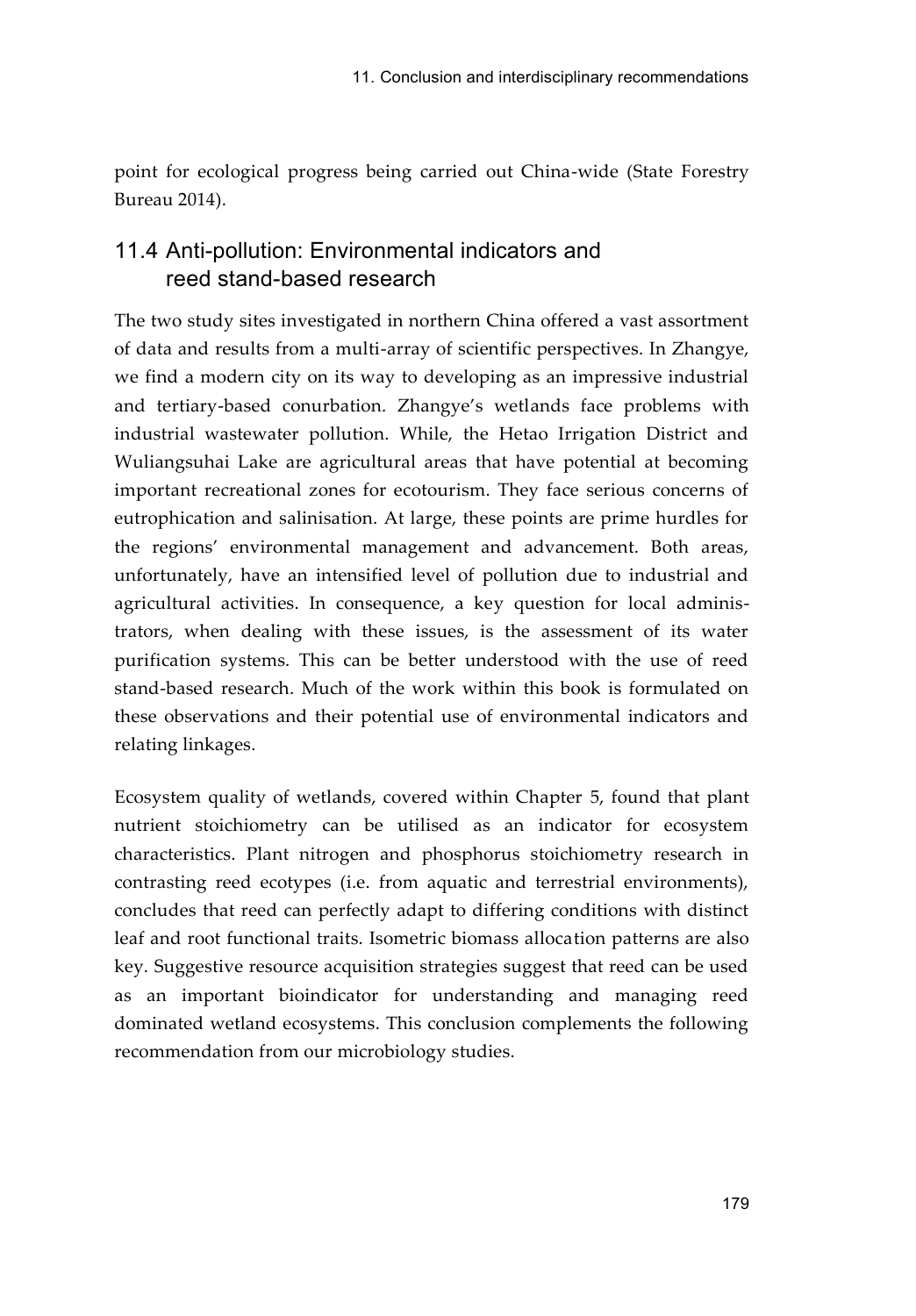### 11.4.1 Microbiological research: The use of bioindicators

Our microbiological research illustrates how bacterial communities are powerful bioindicators for different types of pollution. In Chapter 3 and 6, a better understanding of what kind of pollution, historically, effects the two study areas, as noted in Chapter 2, is disclosed using freshwater sediment examination. To date, this type of pollution assessment is one of the best methods when looking at past pollution data.

First, in Zhangye, nutrients like nitrogen and phosphorous are important study-pollutants in urban areas, together with cadmium and mercury, whose concentrations are strong enough to affect bacterial community diversity and composition. In industrial zones, several metals are very widespread, increasing the probability of dangerously impacting upon ecosystems and human population. The effects of these different pollutants decrease in agricultural areas and in the Heihe River. There is a significant presence of genes conferring antibiotic resistance. This genetic trait widely correlates with antibiotic use (i.e. probably from hospitals and clinics, but also husbandry) and metal ions pollution. Consequently, a quite diffused pollution level continues to influence the city area of Zhangye, even though a newly installed wastewater treatment plant ameliorates freshwater quality for urban use.

Collected reed stand samples from a nearby national park appear to be cleaner than other samples from around the city. Hence, it can be deduced that the phytoremediation potential of *P. australis*, and of its associated bacterial communities, are structurally similar to those from the cleanest areas of Heihe River Basin. Moreover, it is noteworthy to state that a strongly eutrophic pond on the outskirts of Wuliangsuhai Lake, in the middle of a highly polluted industrial area, contains a bacterial community quite similar to its adjacent agricultural areas (Borruso 2014). Since eutrophication is known to have an excess amount of nutrients, *P. australis*associated bacterial communities that are located within typical cleaner areas, indicate that *P. australis* and other macrophytes are capable of water purification even in a very adverse environment. This is a positive point for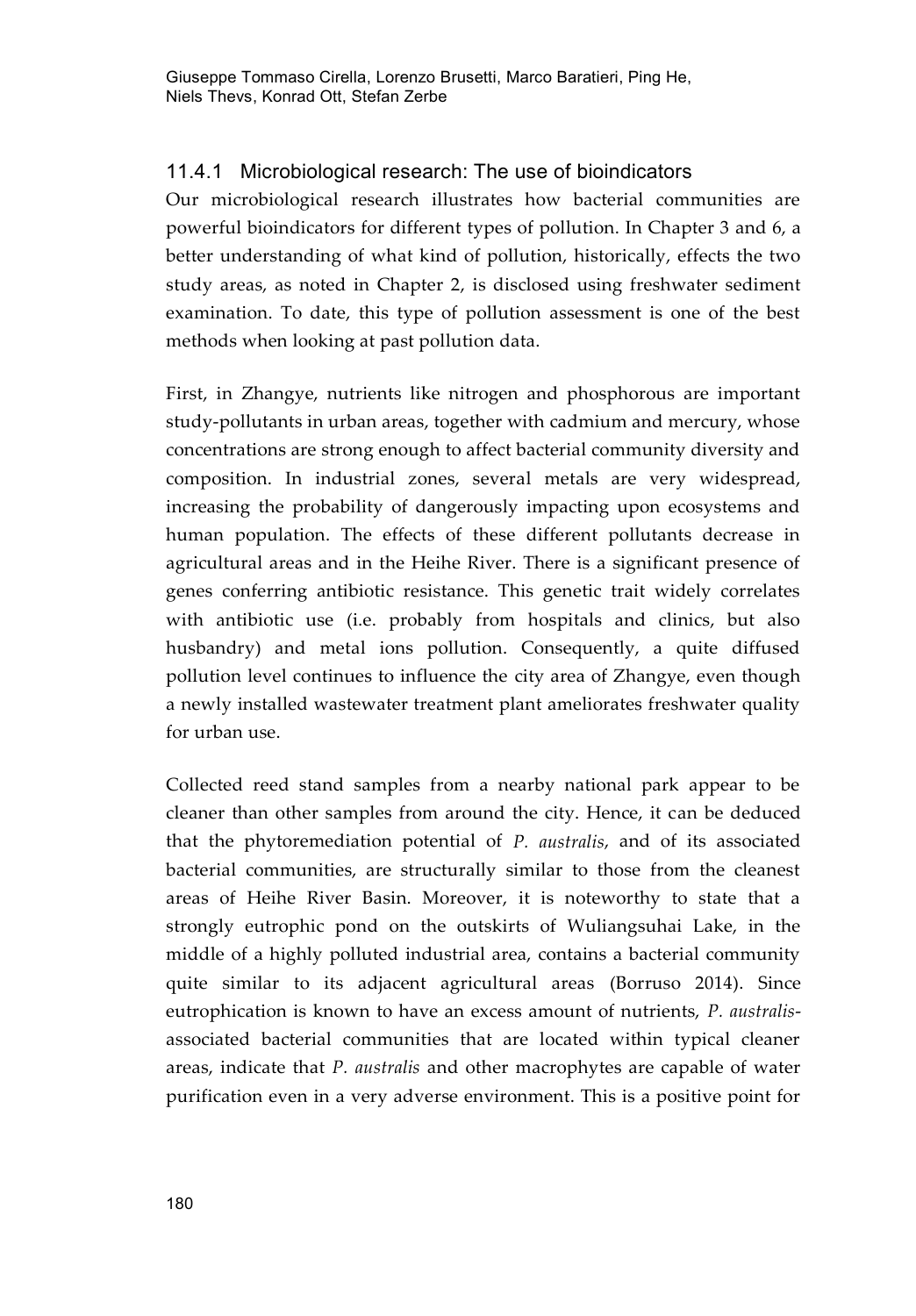Zhangye's management and environmental advisory. On the west side of the industrial zone there are extended lowlands, only partially used as pastures. These areas can be used as a natural and extended reed phytoremediation plant zone that include already existing reed stands and could be adjoined as park lands or, similarly, as recreational areas.

Second, considering the Hetao Irrigation District, adjacent with Wuliangsuhai Lake, our focus has been on the main channel and one secondary drainage channel that leads up to the lake itself. Our analyses show a general good environmental quality, especially in the western part of the main drainage channel. We found this part of the channel with a vast coverage of *P. australis* stands. The presence of reed-covered areas decreased from the middle part of the main drainage channel, mainly due to a larger basin and livestock grazing. In this area, additional water from other drainage channels, some of that from nearby industrialised towns, decreased slightly due to freshwater sediment quality, without dramatically affecting overall ecosystem levels. The secondary drainage channel has been more influenced by human activities, since villages discharge their urban wastewater directly into the channel. A weak antibiotic resistance gene signal is evident in the middle part of the main drainage channel, signalling a worrisome concentration of antibiotics already in the environment. Our recommendation is to prolong the potential use of *P. australis* stands in cleaning these water systems. The growth and harvesting of reeds could also be extended along the main drainage channel, leaving free localised areas to allow for sheep and other livestock space water access. Together with a greener industrial behaviour, this will lead to an increase in water quality and decrease of Wuliangsuhai Lake's ecological stress. On the long-term, our recommendation is to continually monitor the areas and introduce an environmental impact assessment plan. Such a plan would become a key for environmental policies and should help administrators alike choose better strategies to increase health and future sustainability practices.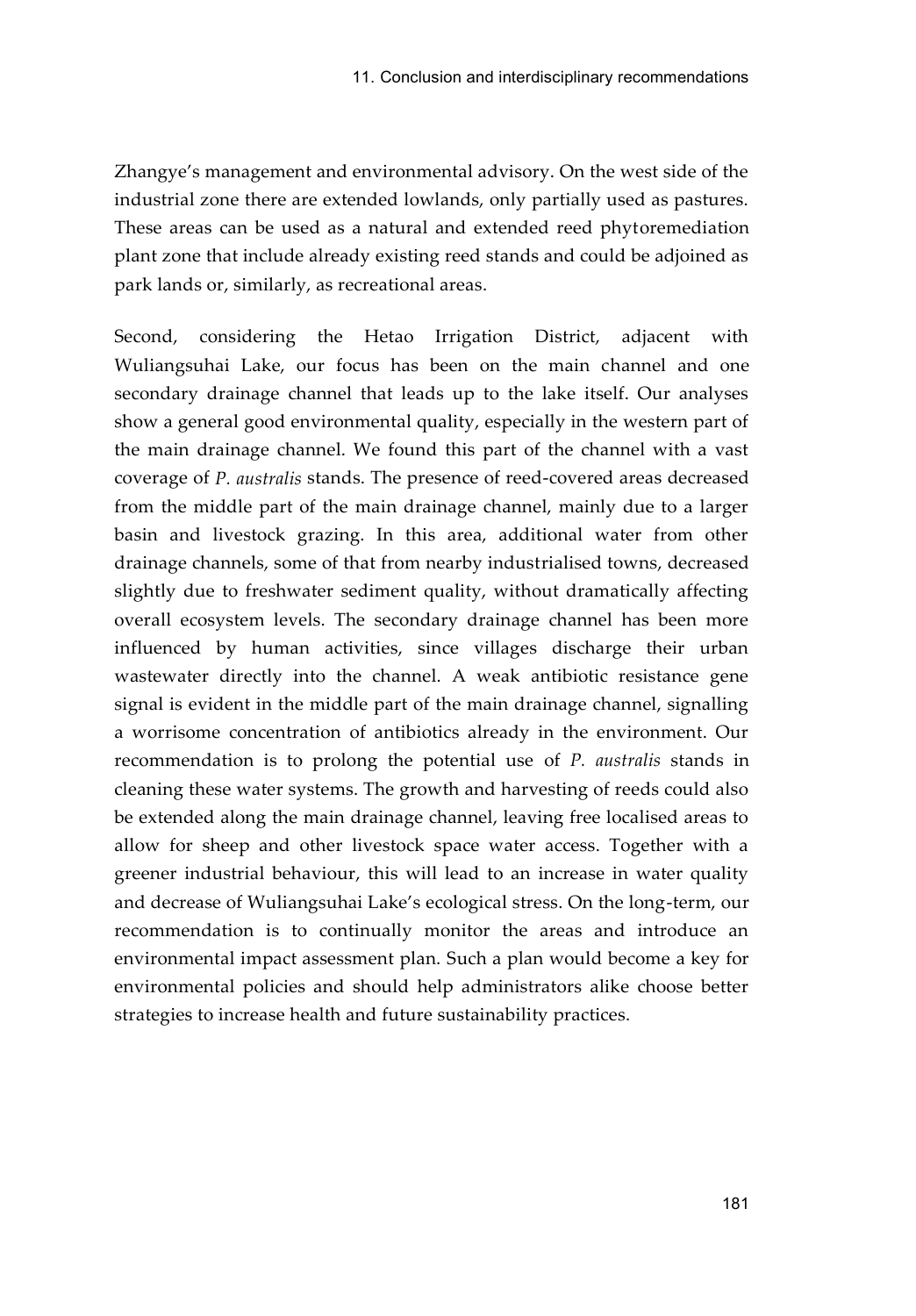#### 11.4.2 Wetland restoration strategies in northern China

Wetland restoration is a process that assists in transforming a degraded wetland area that has been impacted by human activities in order to reestablish certain ecosystem services (e.g. self-purification of water, reed production, tourism and recreation). The process might be long-term oriented and requires a detailed understanding of the environment. This includes the historical consideration of the area and its succession through time to better help decide how such a restoration process and its management are to be conducted. Success can be ascertained if the wetland area can recapture its natural dynamics and original ecosystem services. However, it is impossible to refashion ecosystems back to a virgin state, as nature itself is made up of the changing entropic elements that structure our planet.

Different types of wetlands require different strategies. In northern China, we have examined stream corridor and open aquatic lake systems in which fresh water environments exist. Differing restoration strategies depend on the degradation level (Timmermann et al. 2009). After having carried out restoration measures, a continual monitoring is crucial in detecting concerns before they develop into something unmanageable. Monitoring will involve biological, geological, hydrological, chemical and physical components of the wetland areas. Specific to northern China, wetland strategies and management should take into account material risk; that is, the restoration process should not have a material adverse impact on the accessibility of water, safeguarding of biodiversity, employment, local peoples and community or land access for agriculture.

Ecological concerns and physical restrictions are imperative when a scheme for wetland restoration or creation is planned (Lüderitz et al. 2010). Wetland restoration can nowadays be based on many decades of experience (VanAndel & Aronson 2006; Lüderitz et al. 2010). According to Kentula (2002), destroying the function of an existing wetland, or other ecosystem, in exchange for another wetland function encompasses numerous questions such as "*Which is more important, the existing or the replacement function?*",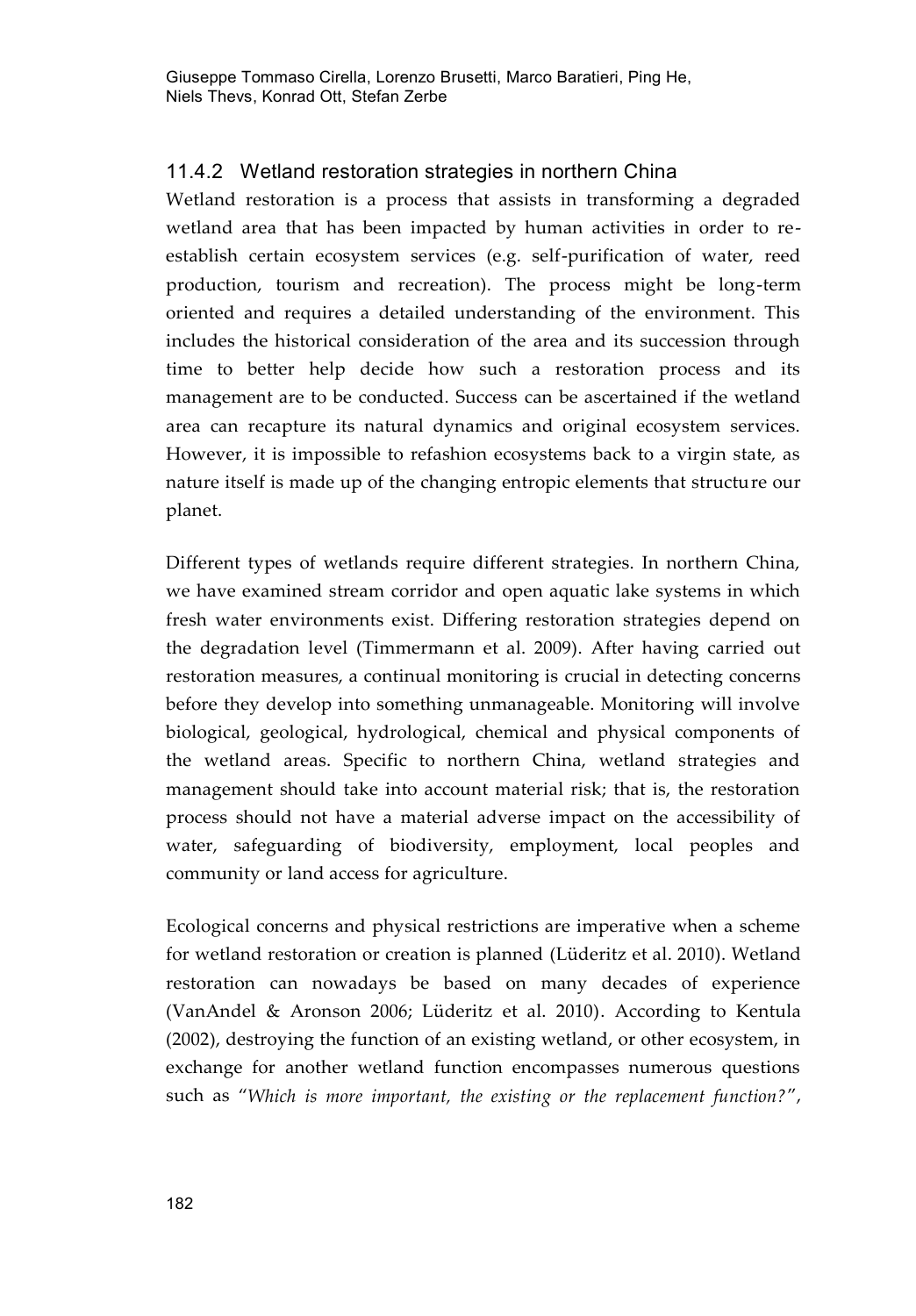"*Will the proposed wetland increase wildlife diversity?*" and "*Is the increased diversity worth the loss of habitat of any endangered species?*" Questions of this manner always should be asked during the planning stages of any wetland restoration and creation blueprint. Zeng et al. (2012), Kusler and Kentula (1990) and Kentula (2002) have all reported wetland restoration as more of an art than a science; that is, its functional proxy has not been overwhelmingly corroborated. In northern China, the science and engineering of wetland restoration has two key probable factors that limit its effectiveness for a successful wetland restoration project: (1) lack of data on ecologically mature restored and created wetlands, and on the maturation process; and (2) the limited number of well-devised and well-constructed project wetlands that can be used as exemplar prototypes (Kentula 2002). Generally speaking, restoration is prospectively going to be more successful than a full-scale creation. Within the two study sites, the restoration of damaged or destroyed wetland areas will have a greater chance of establishing a range of prior wetland functions, if a monitoring program is incorporated. Our recommendation is a long-term persistent scheme in which the restored wetlands facilitate the potential use of *P. australis* reed stands in cleaning the waterways and wetland ecosystems. With this in mind, we briefly will touch upon the varying reed production in northern China and recommend it as a future-based resource for wetland restoration and ecosystem quality of such wetland restoration settlements.

#### 11.4.3 Reed production: A resource for the future

With our long-term recommendation for restoring the studied wetlands with common reed, *P. australis*, a community-based viewpoint should be integrated with an economic one. For a restored wetland to co-exist primary reed production must have an outlet in which local communities and businesses can strive to survive on. The primary reed production areas of China are located in northeast China, northwest China (Xinjiang) and Inner Mongolia. Broken down, the large areas of reed are found in the Liaohe River Delta, Songnen Plain and Sanjiang Plain of northeast China; Bosten Lake, Ili Valley and Emin River Valley in Tacheng of Xinjiang; Baiyangdian Lake and Hengshui Lake of the North China Plain; and Hulunbeier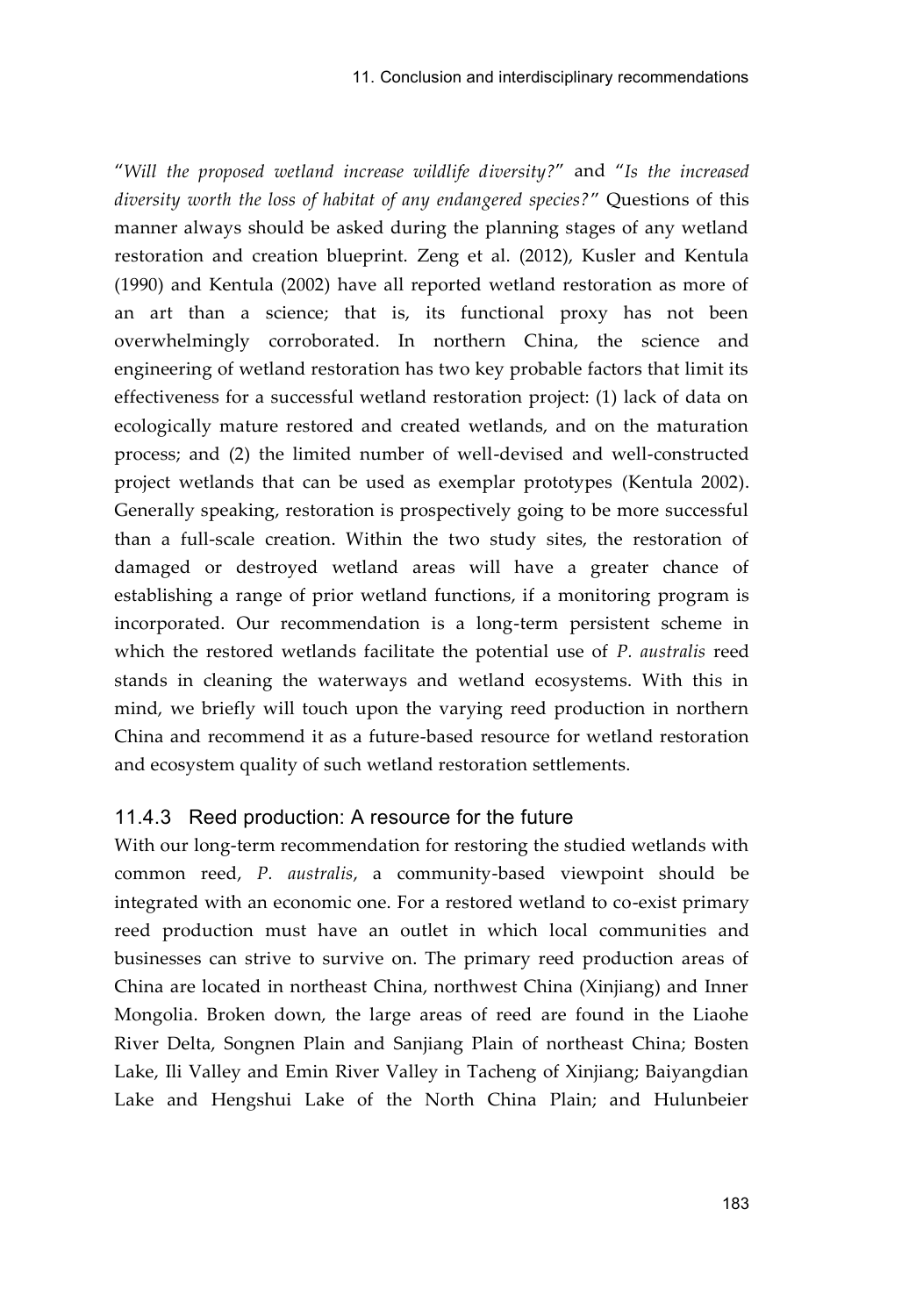Grassland and Xilin Gol Grassland of Inner Mongolia. At the moment, the level of industrialised reed exploitation in these areas remains quite low (Köbbing et al. 2014a). Most of the reed is used for paper and straw mats (as stated in Chapter 8). Additionally, biomass technology has not yet been kickstarted due to a lack of economic and inefficient utilisation of reed (Patuzzi et al. 2013a). Currently, the biomass approach of burning straw generates a large amount of air pollution and causes great concern for the environment.

Desperately needed research in reed resource utilisation – beyond the traditional use of it in China as fodder, mats, baskets, huts, construction material and fire starting material (Hansmann 2008a) – has more recently moved towards large-scaled paper production plants (see Chapter 8). However, even though reed is managed all over China, its most promising uses are its usability as an energy source (i.e. via combustion or ethanol), within environmentally-friendly paper mill manufacturing, natural water treatment plants and, in some cases, reed panels. Unfortunately, at the moment, none of these usages are economical and encroaching agricultural lands and urban and suburban limits continue to hamper sustainable water management and wetland restoration planning. An immediate recommendation, in accordance with the Report of the 18<sup>th</sup> National Congress of the Communist Party of China's (Hu 2012; MOFCOM 2012) wetlands initiative, is to implement this initiative as soon as possible, by way of state-wide preservation and conservation methods. In prospect of this accord, the following years should be ample time to implement a viable usage for reed production, while at the same time creating and implementing a stronghold wetland restoration program.

## 11.5 Economic costs and benefits for different reed utilisation

As stated previously in this chapter, reed is a plant with multiple functions and services in which many, to date, have been overlooked. Commercial utilisation of reed can raise awareness regarding the importance of wetlands, but should be also analysed regarding profitability under market conditions. In remote areas of northern China, to be competitive against cheap coal at the household or power plant level, reed biomass feedstock has to be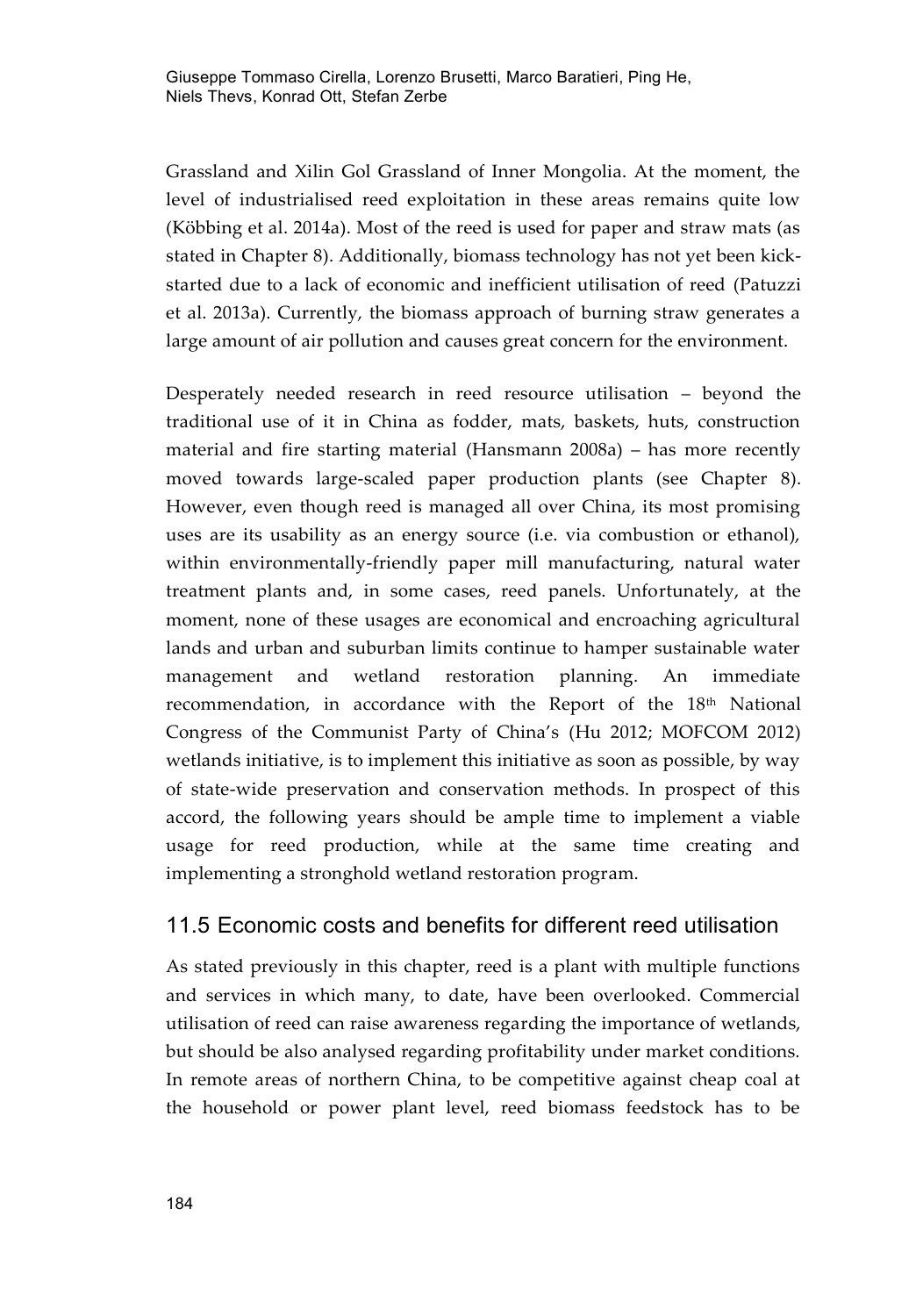exploited locally – to limit transportation costs – and subsidised by the government. According to our economic analysis performed, the evaluation of energetic use of reed under the scenario of local decentralised heating and large-scale cogeneration plants, even a 30 MW power plant could barely be profitable under current conditions. Presently, China's energy policy has focused primarily on large-scale power plant industry, many of them in the developed southeast. Small, decentralised projects, which are important for remote rural areas lack support. One reason for this shortfall from renewable energy is the pre-existing energy implementation law, in which refusal to the energy grid by big energy companies or technical handlings demonstrate the difficulties and irregularities for reed-based renewable energy. The dominance of state, coal-based energy prevents the growing of alternative decentralised – mostly renewable energy – bottom-up approaches.

Nevertheless, conditions may change. On the one hand, decreasing investment costs due to a high rate of innovation and increasing energy prices may positively influence the net positive value of combined heat and power production plants. Whereas, on the other hand, labour and transportation costs may augment due to the economic growth and rising energy prices. This would negatively affect the net positive value. Considering variable reed costs, a balanced benefit-cost relation for a 30 MW plant can be achieved if the reed price decreases, within the region, by 5 CNY/t (approximately  $\in 0.60$ /t) to 365 CNY/t (approximately  $\in 42.90$ /t). From the perspective of reducing greenhouse gas emissions, local utilisation should be favoured over long transportation distances. Benefits can be possibly increased by accounting the greenhouse gas emission mitigated by use of biomass energy under the Kyoto Protocol. Clean Development Mechanisms (CDM) in the United Nations Framework Convention on Climate Change are implemented to allow developing countries reducing their greenhouse gas emissions by financing mitigation projects in such countries. Each reduced ton of CO₂-equivalent can be traded as "Certified Emission Reduction" (CER) on the international carbon market. Renewable energy projects play only a minor role in CDM which are mostly restricted to larger scales, due to high transaction costs. Unfortunately, the price for CER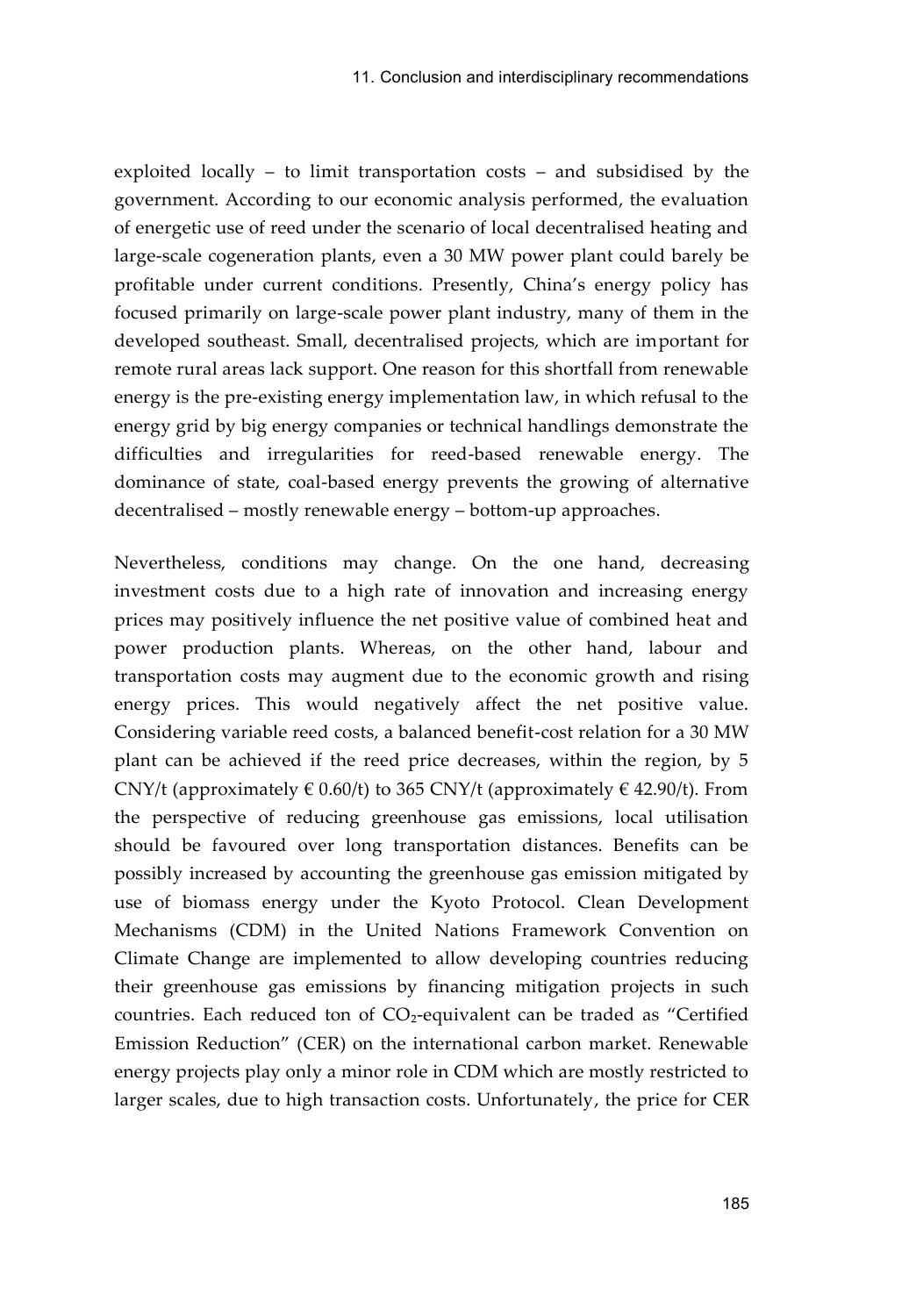trading experienced a rapid decline in recent years, accounting only for € 0.24/CER in November 2013.

Using the example of Wuliangsuhai Lake, if prices increase again, CDM could play a role in financing a reed cogeneration plant. Considering that the  $CO<sub>2</sub>$ -emission factor for coal is 93 kg/MJ, an amount of 86.7 kg/MJ and  $260,000$  t of  $CO<sub>2</sub>$  could be saved considering the present and potential harvesting of reed in a cogeneration plant of 10 MW and 30 MW. In addition, considering a distributed energy cogeneration scenario suitable to generate the same two overall power levels,  $92.5 \text{ kg/M}$  and  $309,700$  t of  $CO_2$  would be saved, respectively. Furthermore, non-market values could also be considered in a holistic management scheme in and around the Wuliangsuhai Lake area. Regular harvest of reed removes a considerable amount of biomass from the lake, which prevents a rapid silting and "second pollution" by way of decomposition. Also considering local employment during the winter season, reed cutting plays an important role, currently employing up to 2000 workers. Hence, the economic costs and benefits for different reed utilisation further supports our recommendations, for longterm restoration, of planting and utilising common reed in northern China's wetlands.

### 11.6 A holistic standpoint

The potential debates on possible water management schemes for the two research sites opens the argument to what has happened in the past, what currently is in practice and what future scenarios can be thought up. Management schemes should be sustainable and should include ideologies that embed local cultures. Our examination of the different "water cultures" has looked at sustainability concerns via differing methodologies (Chapter 9 and 10). Within a holistic viewpoint, water in settlements and agriculture have been intertwined within the SuWaRest project's interdisciplinary fields. They include (1) site, vegetation and restoration; (2) phytoremediation and water quality, including microbiological aspects; (3) energy production; (4) cost-benefit analysis of reed use; and (5) water culture and sustainability. From a holistic viewpoint, our recommendations are an alteration in the